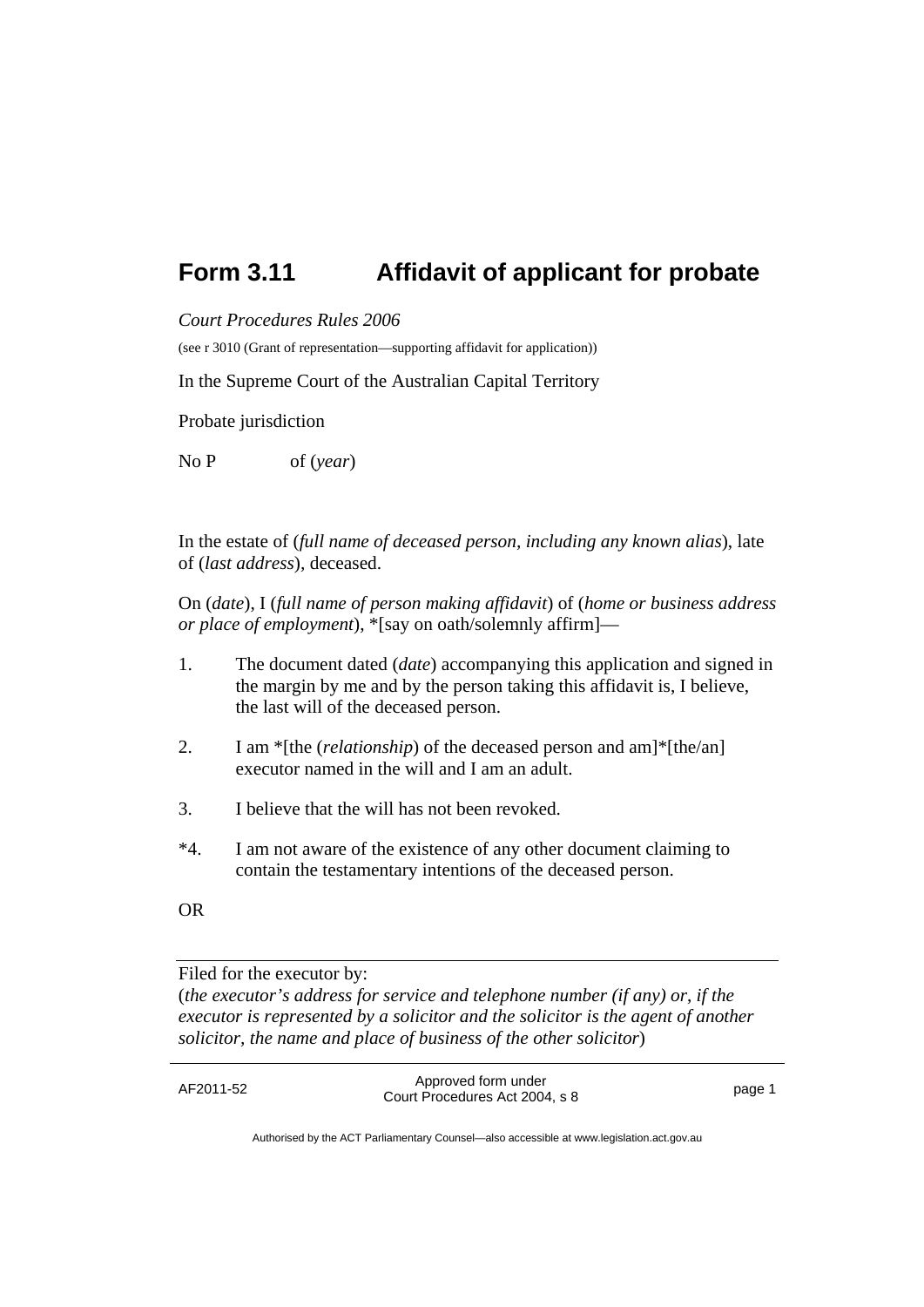- \*4. I am \*[aware of the existence/in possession] of another document claiming to contain the testamentary intentions of the deceased person. \*[That document is annexed and marked '(*insert letter, eg 'A'*)'.]
- 5. The following steps have been taken to find out whether there is any other document claiming to contain the testamentary intentions of the deceased person: (*list steps taken*).
- 6. I identified the will by (*state how will identified*).
- 7. The people who attested the will are (*names*).
- 8. The other  $*$ [person/people] named in the will as executor $*$ (s) are (*name\*(s) and address\*(es), if known*).
- \*9. The reason\*(s) the other executor\*(s) \*[is/are] not applying for probate \*[is/are] (*reason\*(s)*)]*.* \*[The renunciation form signed by (*name of other executor*)/a true copy of the death certificate of the (*name of other executor*)] is annexed and marked '(*insert letter, eg 'B'*)'.]
- 10. The deceased person died on (*date*).
- 11. I believe that the deceased person is (*name stated in death certificate*) named in the death certificate annexed and marked '(*insert letter, eg 'C'*)'.
- 12. The deceased person \*[did/did not] marry after the will was made \*[to (*name of spouse*) on (*date of marriage*)].
- \*13. The deceased person's marriage to (*name of former spouse*) was \*[terminated by divorce/annulled] on (*date*), after the will was made.
- 14. The deceased person \*[was an adult when the person made the will/made the will in accordance with the *Wills Act 1968* (Minors testamentary capacity)].
- 15. The deceased person \*[left/did not leave] property (whether real or personal) in the ACT.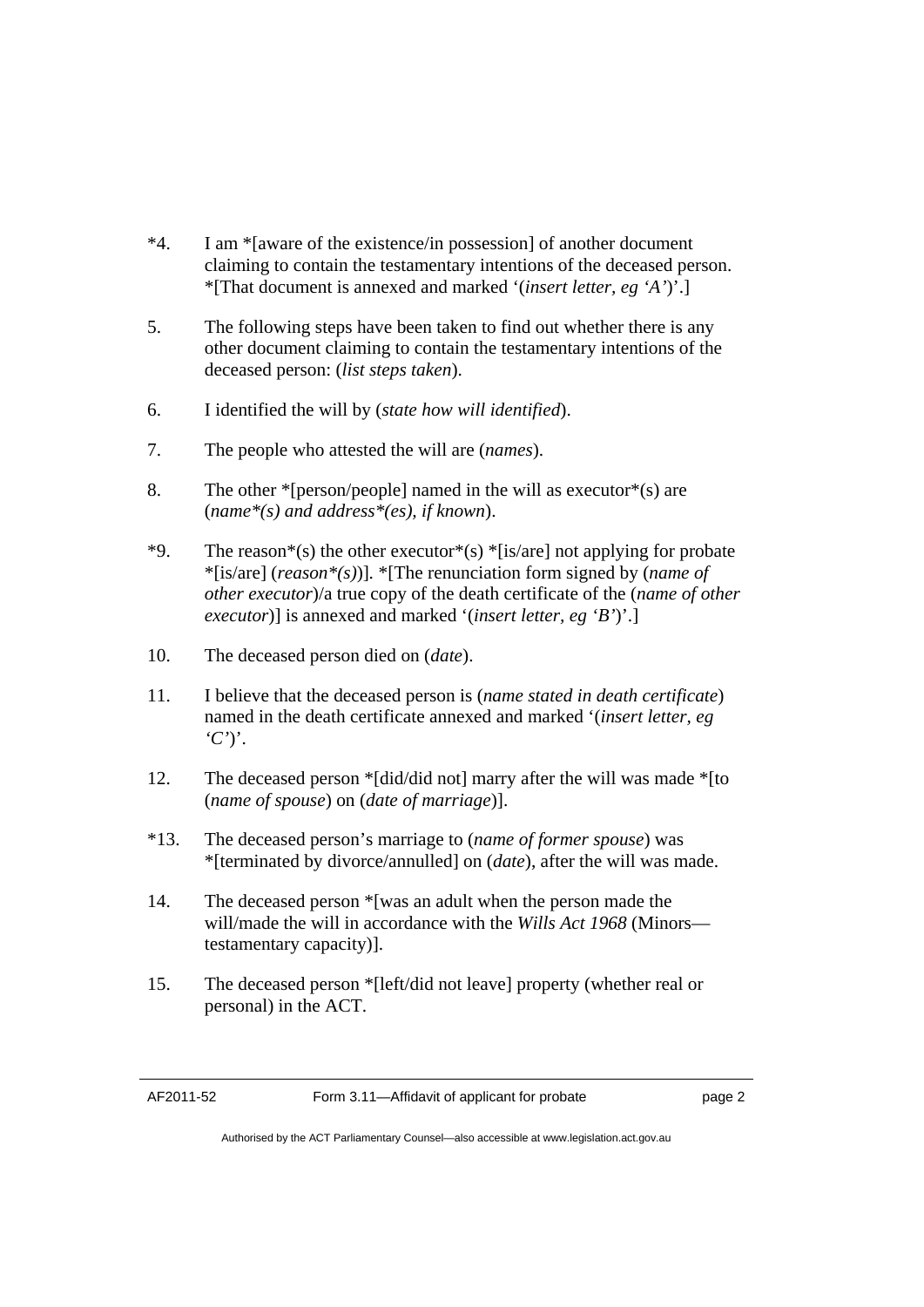- 16. An inventory of all property of the deceased person of which I am presently aware is annexed and marked '(*insert letter, eg 'D'*)'. I will disclose to the Court any other property of the deceased person that comes to my notice.
- 17. The estimated gross value of the deceased person's property (both real and personal) in the ACT is \$ (*amount*).
- 18. I believe that the deceased person considered that \*[his/her] domicile was in (*insert place of domicile at time of death*). The reason for my belief is (*reason*).
- 19. If I am granted probate of the will of the deceased person, I will administer the estate according to law and, if required, I will give an account of my administration to the Court.
- 20. Notice of intention to make this application was published on (*date*) in the (*name of newspaper*), a daily newspaper. A copy of the notice as published is annexed and marked '(*insert letter, eg 'E'*)'.
- \*21. I have received the following responses to the publication of the notice from creditors of the estate: (*include brief details of the responses and identify the creditors who gave the responses*).
- $*22$ . The reason $*(s)$  why this application is made, for the first time, more than 6 months after the date of the deceased person's death \*[is/are] (*reason\*(s)*).

\*[Sworn/Affirmed] by (*full name*):

(*signature of person making affidavit*)

at (*place*) in the presence of:

(*signature of person before whom affidavit is made)* 

(*full name of person before whom affidavit is made*) of (*address*)

AF2011-52 Form 3.11—Affidavit of applicant for probate page 3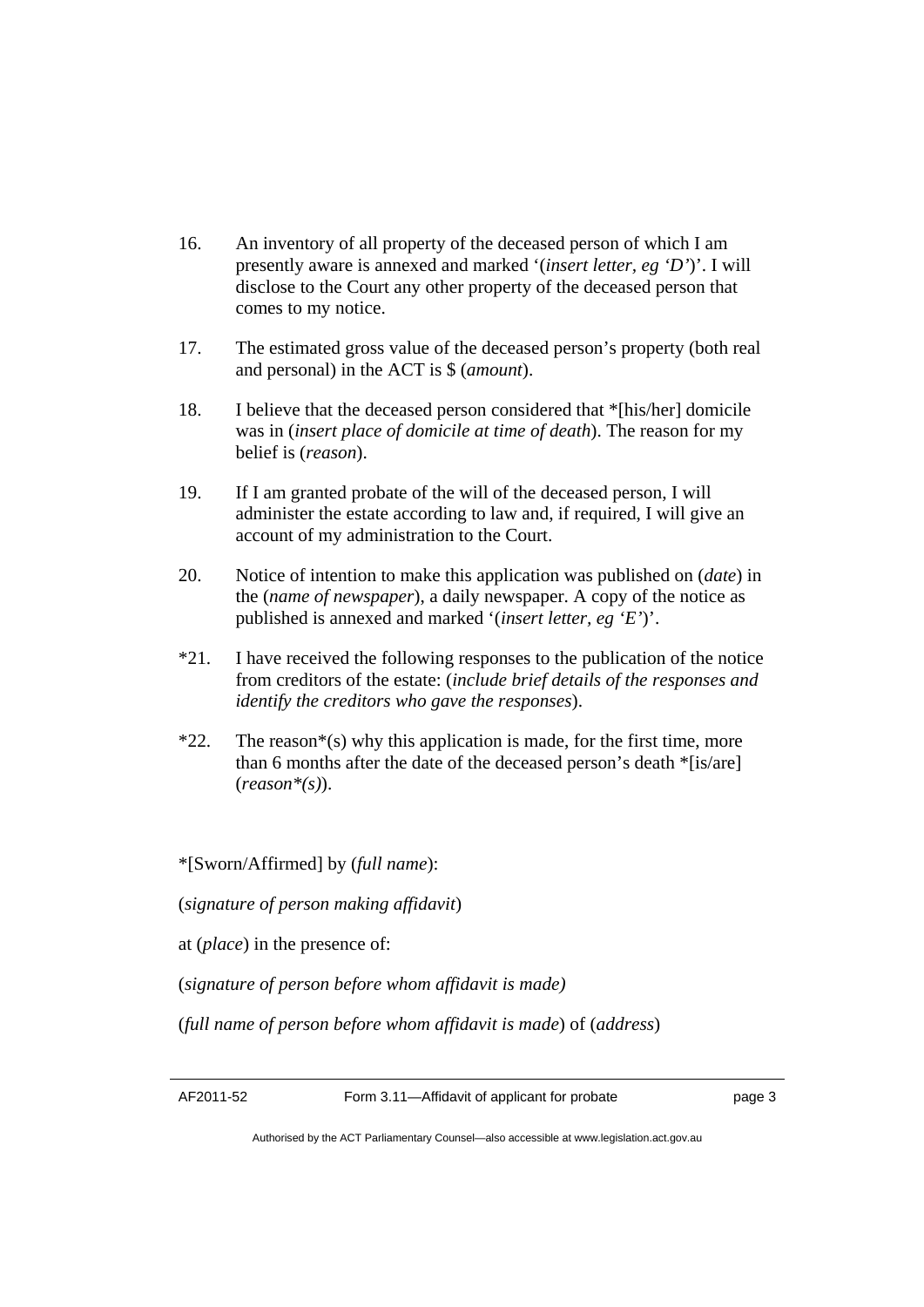\*[Justice of the Peace/Barrister/Solicitor/(*other*)]

*Note* If the affidavit is longer than a page, the person making the affidavit and the person taking the affidavit must sign or initial each page of the affidavit (see r 6715 (1) (Affidavit—taking of)).

\**omit if, or whichever is, inapplicable* 

AF2011-52 Form 3.11—Affidavit of applicant for probate page 4